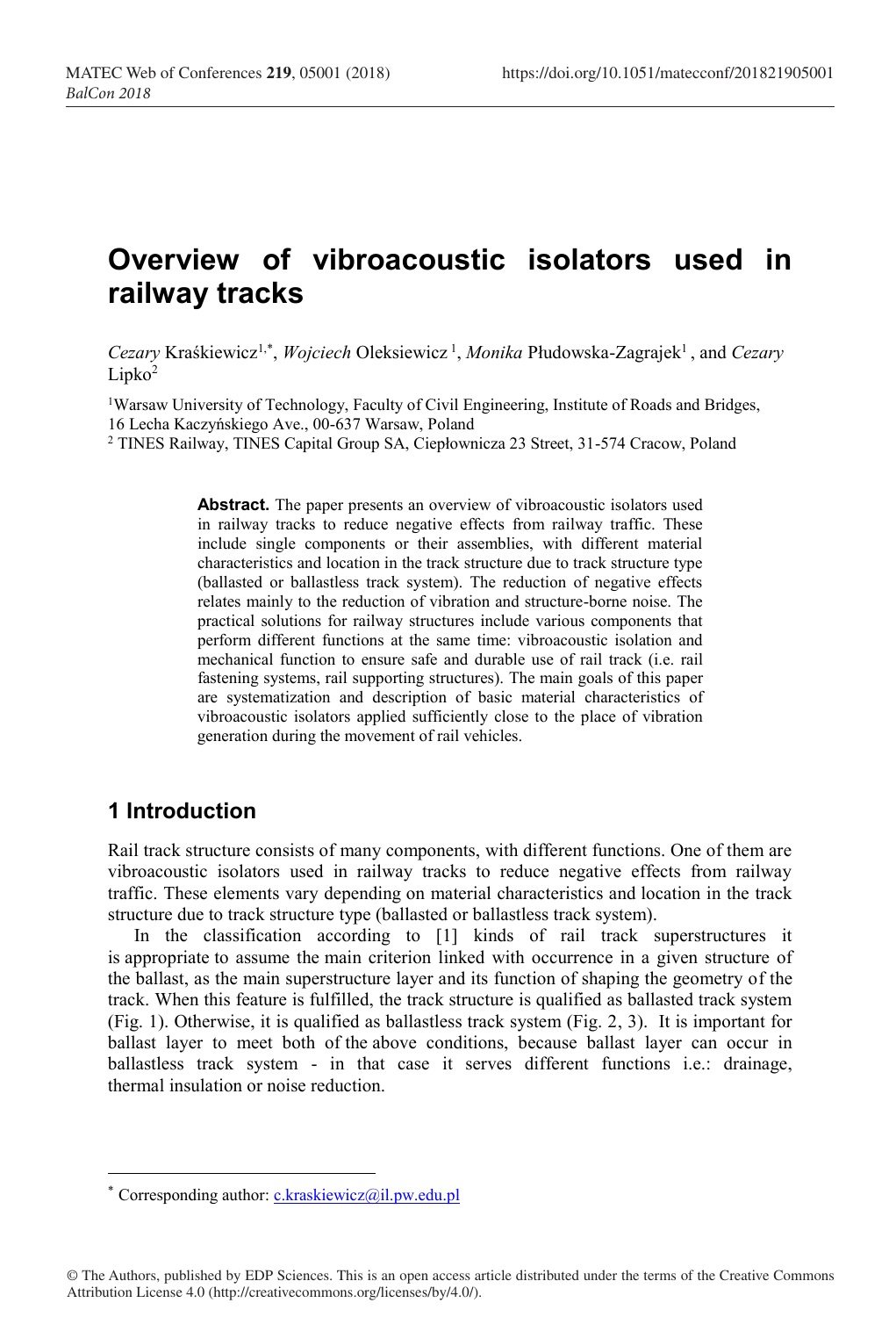

**Fig. 1.** Components of ballasted track system.

Key: Track superstructure  $(1)$ :  $1.1 -$ Vignole rail profile,  $1.2 -$  rail fastening system (type SB or W14),  $1.3$  – rail sleeper,  $1.4$  – (option) under sleeper pad,  $1.5$  - ballast,  $1.6$  – (option) under-ballast mat. Track substructure (2): 2.1 – blanket layer, 2.2 – subgrade, 2.3 – surface drainage [1].

An example of ballastless track system on rail crossing in LC-L system is given in Fig. 2. The principle of rail fastening in ERS system, illustrated on Detail A, entitles of fixing rail in rail channel, where it is supported on continuous, resilient strip pad (polyurethane composite) and continuous layer of reis grout. After accurate horizontal and vertical positioning of the rail, resilient casting elastomer (adapted to the operating conditions and required vibration damping effectiveness) is applied.



**Fig. 2.** Compounds of ballastless track system on railway crossing in Level Crossing-Length system (LC-L system) with integrated railway and road superstructure.

Key: Track structure (1): 1.1 – Vignole rail profile; 1.2 – rail fastening system – i.e. Embedded Rail System (ERS); 1.3 – concrete slab track; 1.4 – slab-track mat;

Track substructure (2): 2.1 – sand blinding layer; 2.2 – blanket layer; 2.3 – substructure - compacted and reinforced subsoil; 2.4 – drainage;

Detail A – 1.2 (Embedded Rail System) – key: 1.2.1 – resilient casting elastomer based on resins element of rail fixing and support, 1.2.2 – primer, 1.2.3 – wedges as a tool for horizontal alignment of the rail, 1.2.4 – material saving item, 1.2.5 – polymer inclination shims for providing inclined position of the rail, 1.2.6 – polymer shims as a tool for vertical leveling of the rail, 1.2.7 – resilient strip mat, 1.2.8 - continuous, steel reinforcement of inner edge of the rail channel [1].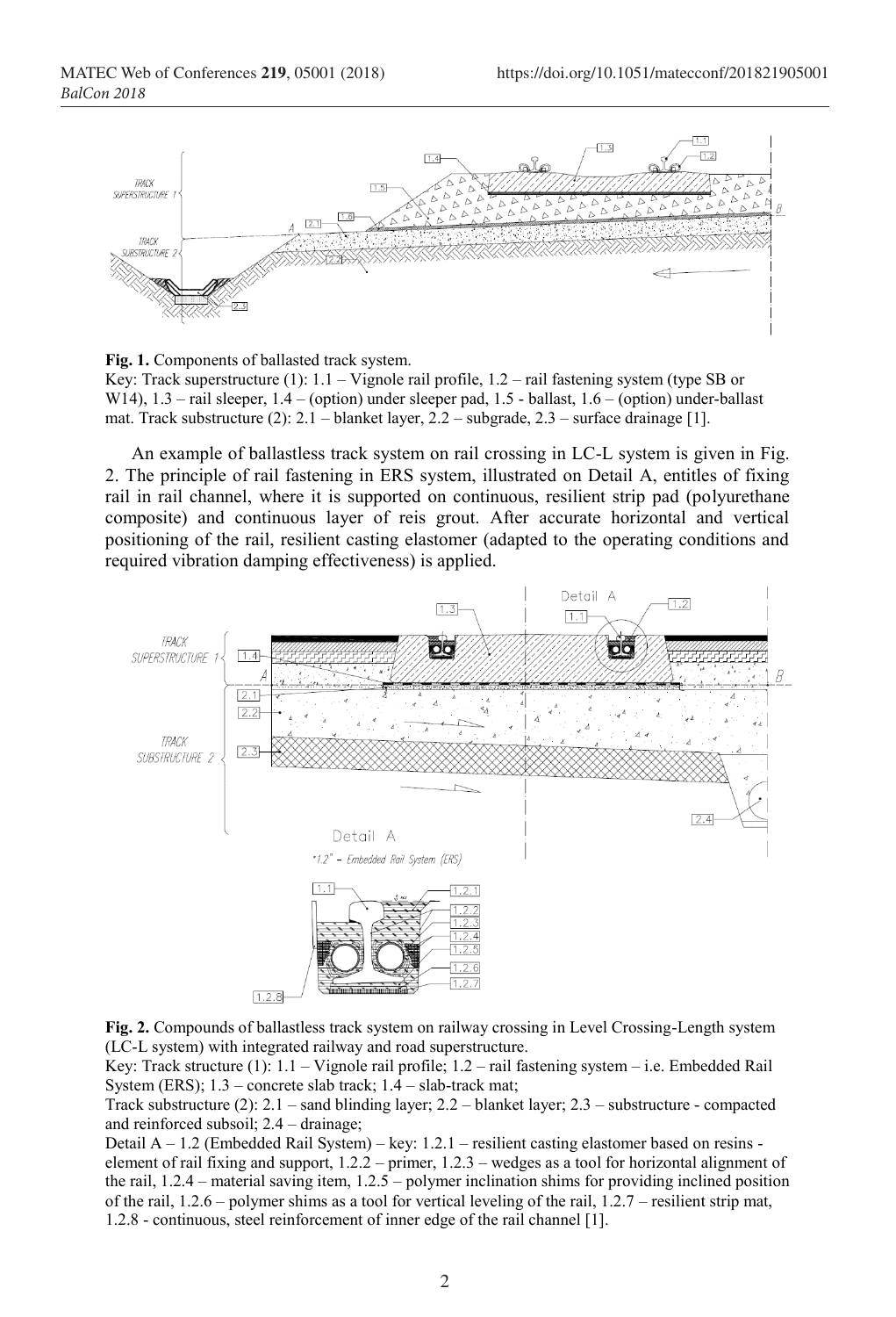The following figure (Fig. 3) shows a use of a ballastless track system in a tunnel on example of the Warsaw Metro Line II.



**Fig. 3.** Components of ballastless track system in a tunnel on example of the Warsaw Metro line II. Key: Track superstructure (1):  $1.1 -$ Vignole rail profile type 49E1;  $1.2 -$  rail fastening system – Embedded Blocks System (EBS); 1.3 – concrete track slab; 1.4 – slab-track mat. Track substructure (2):  $2.1$  – concrete inverted slab;  $2.2$  – surface drainage;  $2.3$  – conductor-rail [1]

### **2 Application areas of vibroacoustic isolators in railway tracks**

The application areas of vibroacoustic isolators in railway tracks are given in Fig. 4.



**Fig. 4.** Application areas of vibroacoustic isolators in railway tracks. Description of rail track components:  $A - V$ ignole rail;  $B -$  fastening system;  $C -$  rail supporting system  $(C.1 -$  rail sleeper in ballasted track system or C.2. – rail supporting structure in ballastless track system); D.1. – ballast layer in ballasted track system or  $D.2.$  – concrete base plate in ballastless track system; E – track substructure.

The application areas of vibroacoustic isolators in railway tracks may include the following elements (Fig. 4):

- resilient fastening (fixing) of rail foot (1): resilient clamps or grouting;
- $-$  resilient fastening (supporting) of rail foot (2): rail pad, continuous rail pad, discrete or continuous grouting;
- resilient fixing in indirect rail fastening system (3): tension clamps, anchor bolts with compression spring;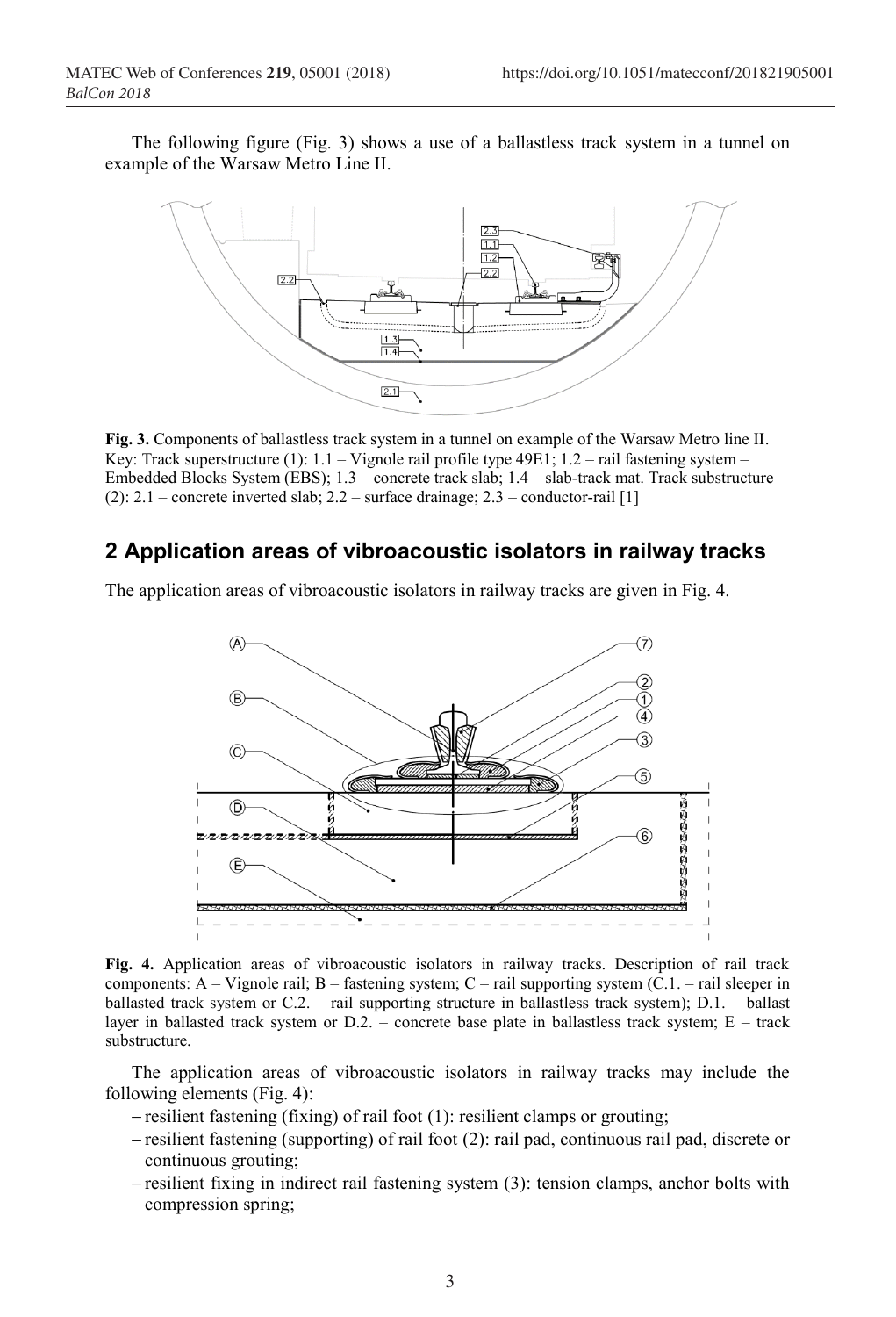- resilient support of rail supporting structure in indirect rail fastening system (4): base plate pad, discrete grouting;
- resilient support or fixing of rail supporting structure (sleeper or block) (5): under sleeper pad, under block pad, grouting;
- resilient fixing and support of railway track (6): under-ballast mats or slab-track mats – which with rail track structure compose floating slab track system;
- filling gaps between fishplate and rail web (noise reduction) (7): grouting or rail web filler block.

#### **2.1 Resilient rail fastening systems**

In the entirety of the listed components of rail track structure rail fastening system demonstrates the greatest diversity of design solutions that constitute the basis for differing classifications [1]. This is particularly the case of a ballastless track structure, where resilient of load-bearing capability necessary for the proper functioning of the system must be provided by variously solved resilient elements of rail fastening system. The variety of possible design solutions is result of dynamic development of material engineering.

One of the basic classifications criterion of a rail fastening system is their continuity in the rail track. It is illustrated in Fig. 5, where two sorts of rail fastening systems are defined: discrete and continuous.



**Fig. 5.** Illustration principle of classification of rail fastening systems due to criterion of their continuity occurrence in rail track; a) discrete rail fastening (i.e. rail fastening in Embedded Blocks System - EBS); b) continuous rail fastening (i.e. Embedded Rail System - ERS) [1].

Another basic classification of rail fastening systems is classification due to criterion of the fixing rail with the rail supporting structure. The fastening system, where the rail is directly fixed to the supporting structure by anchors, bolts or screws is described as a direct rail fastening system (Fig. 6a, 6b). However, if the rail is fixed to the supporting structure with the usage of additional element (i.e. ribbed base plate), then these systems is described as indirect rail fastening system (Fig. 6c).

The term of rail fastening system used in standard [2] requires more detailed description of its two main functions specified in that standard as rail support and rail fixation.

The rail support system provides absorption of vertical loads and transfers them to a ballast layer (ballasted track system) or a substructure  $-$  a concrete base plate (ballastless track system). In the rail support the force vector (connected to the stiffness of rail supporting structure) acts downwards.

The elements of a supporting rail system (both continuous and discrete) are rail pads, resilient railfoot profiles, resilient elastomeric grout based on polyurethane reins and others, if included (i.e. ribbed base plate, elastic pad). The material features of a rail supporting system components act upon their functions: static and dynamic stiffness of support, protection against stray current and restraint against longitudinal rail displacements.

Rail fixing is the function of a rail fastening system to ensure:

- clamping force acting on a rail foot;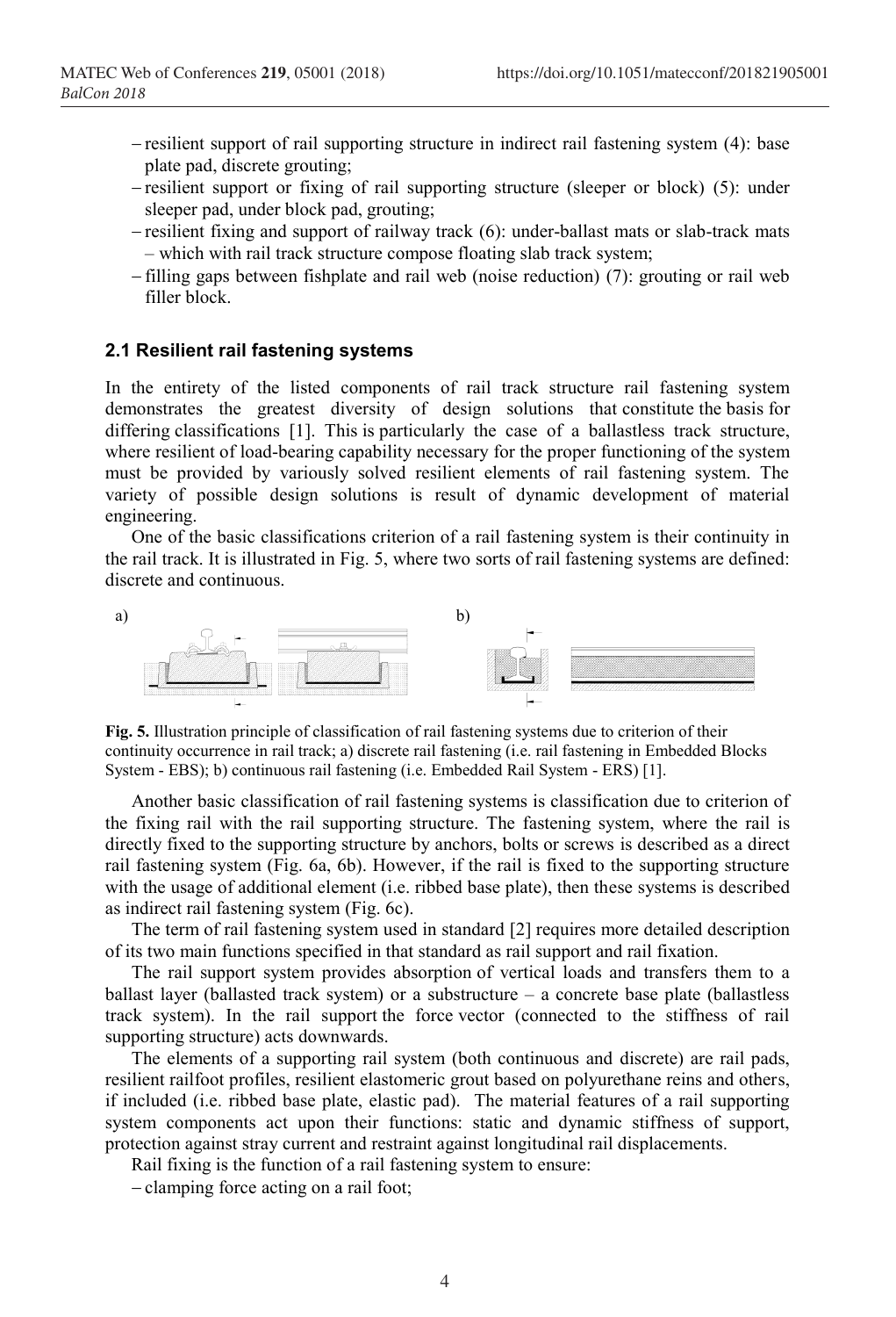- restraint against longitudinal rail displacements (effect of clamping force and friction coefficient);
- -torsional resistance against rail rollover (effect of lateral shear resistance of anchor elements);
- electrical insulation between the rail and the supporting structure (sleeper, block or concrete slab) providing protection against stray current.



**Fig. 6.** Illustration principle of classification of rail fastening systems due to criterion of fixing rail with rail supporting structure: a) direct rail fastening system (SB fastening system), b) direct rail fastening system (embedded blocks system with tension clamps type Skl 14), c) indirect fastening system (ribbed base plate) [1].

The presented classification variants of rail types fastening systems, apart from the classical division on direct and indirect, following systems can be specified due to design solution and interconnectedness of rail supporting and fixing:

- -discrete rail fastening system discrete both rail support and rail fixing, i.e. Embedded Blocks System (EBS);
- continuous rail fastening system continuous both rail support and rail fixing, i.e. Embedded Rail System (ERS);
- -mixed rail fastening system continuous rail support and discrete rail fixing, i.e. direct rail fastening to concrete slab with continuous grout – fig. 7).



**Fig. 7.** Mixed rail fastening system (direct rail fastening to concrete slab) [1].

#### **2.2 Resilient support and fixing of rail supporting structure**

The Under Sleeper Pads (USP) are used in ballasted track systems (Fig.1) to reduce the dynamic effects from the rolling stock transferred through the rails, fastening system, rail supporting structure (sleepers or turnout bearers) to the ballast.

The Under Sleeper Pads are produced from elastomeric materials and showcase two variants due to the applied material:

- pads based on polyurethane in versions with closed or open pores;

rubber pads (composites based on blends of natural rubber and/or synthetic rubber).

The Under Sleeper Pads are fixed to the bottom of the sleepers or turnout bearers and cover overall or partially (in under rail section) the bottom surface of the sleeper (Fig. 8).

Mounting of the Under Sleeper Pads takes place: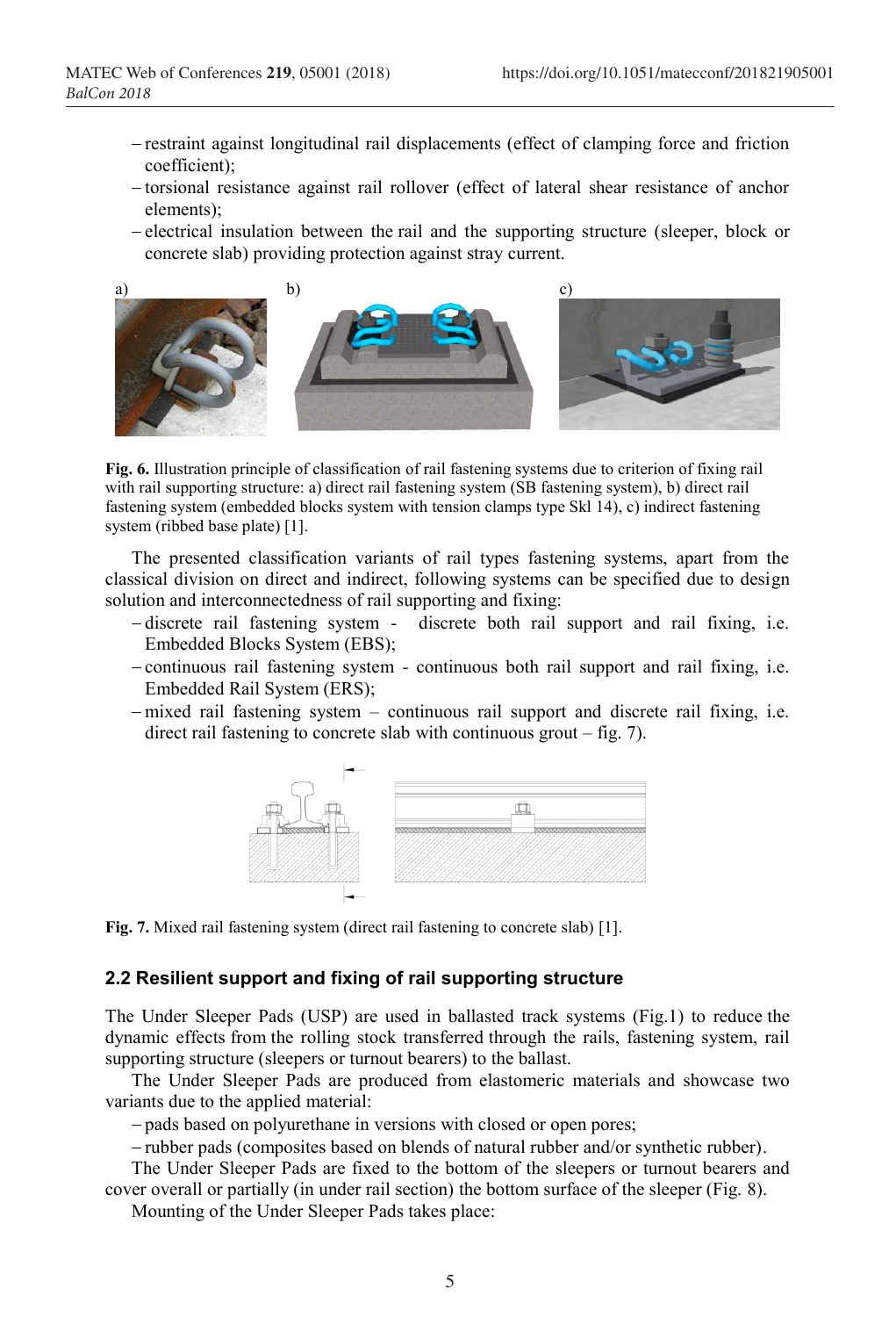- during the production of the sleepers/turnout bearers by placing the pad on the bottom surface of the sleeper, in concrete mixture;
- $-$ on finished sleepers/turnout bearers by sticking the pad by means of using fast hardening adhesive (i.e. epoxy glue).

The testing procedures for Under Sleeper Pads are given in standard [3], but it does not specify the required parameter values.



**Fig. 8.** Under Sleeper Pad: a) overall coverage the bottom surface of the sleeper; b) partial coverage the bottom surface of the sleeper (in the area of the main transmission of vertical pressure).

Details of the support block in EBS (Embedded Block System) and components of the rail fastening system are given in Fig. 9. The rail supporting structure in Embedded Block System is an example of floating slab track system, where a heavy support block is set at the resilient under-block pad. Significant vibration damping in EBS system is also attained due to elastic fixing of the support block in the socket by means of grouting, which serves as a support block coating.



**Fig. 9.** Detail of support block in Embedded Block System (EBS) - Key: 1.1 – Vignole rail, 1.2.1 – sleeper screw; 1.2.2 – tension clamp type Skl-14; 1.2.3 – rail pad (resilient rail support), 1.2.4 – angled guide plate Wfp; 1.2.5 – reinforced concrete block; 1.2.6 – resilient compound; 1.2.7 – adhesive material; 1.2.8 – prefabricated concrete tray or concrete slab; 1.2.9 – resilient under block pad [1].

#### **2.3 Resilient support and fixing of rail track structure**

Resilient mats in railways are used for vibration isolation of railway tracks by means of reducing dynamic effects of rail traffic. The reduction relates mainly to vertical and transverse material vibration, but also to structure-borne noise [4, 5].

In a slab track system resilient mats are applied horizontally and vertically directly below and from the sides of the concrete track base plate (Fig. 11) to provide resilient support layer for railway track. The resulting floating slab track system is effective in mitigating vibrations, especially at low frequencies, and achieve a significant reduction in vibrations and structure-borne noise emissions at excitation frequencies above  $\sqrt{2}$  times the tuning frequency [6, 7, 8, 9, 10].

Resilient mats can be grouped into two categories, because of the range of applications in various types of railways track construction: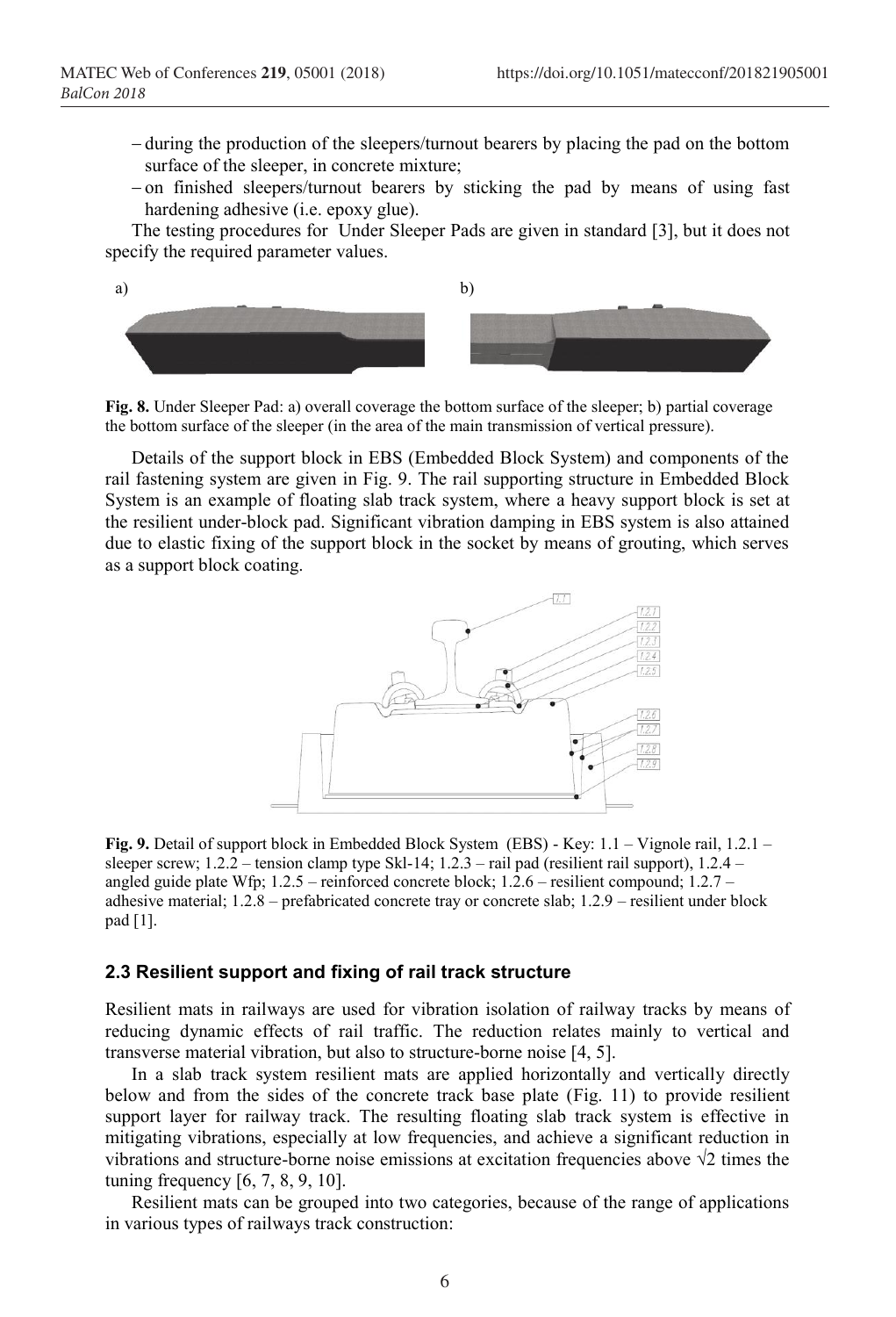- Under-Ballast Mats (UBM)/ Sub-Ballast Mats (SBM) used in ballast railway track (Fig. 1); their two variants can be classified due to the main purpose of their use according to standard [11]:
	- a. used primarily for isolation from vibration,
	- b. used primarily for stress reduction in ballast [12, 13].
- Slab-Track Mats (STM) used in ballastless railway track (applied under or from the sides of concrete track base plate – Fig. 11), with three variants of a slab support system according to standard [14]:
	- c. discrete support (steel springs or elastomeric pads) Fig. 10,
	- d. linear support (strip mats) Fig.  $10$ ,
	- e. continuous support (elastomeric mats) Fig. 11.

Due to the applied materials and production technologies, resilient mats can be grouped into mats made of various kinds of elastomers (elastomeric mats) or mineral wool mats. Elastomeric mats can be divided into two groups:

- mats based on polyurethane in versions with closed or open pores;

 $-$ rubber mats (composites based on blends of natural rubber and/or synthetic rubber), whose resiliency is ensured by shape (channels, grooves or protrusions of different shape) and cross-sectional structure of the mat (density and pore volume).

The given examples of floating slab track systems (Fig. 10–11) are individual, customized solutions, they differ in terms of basic dimensions of components, as well as kinds of applied resilient elements. Characteristics of resilient mats important for vibration isolation and their test methods were given in standard [11, 14].



**Fig. 10.** Example of rail track structure in floating slab track system. Key: 1 – fastening system and support block, 2 – slab-track mat (discrete or linear support), 3 – concrete track base plate, 4 – tunnel invert slab with drainage pipe [15].



**Fig. 11.** Example of rail track structure in floating slab track system. Key: 1 – kerbstone, 2 – resilient joint,  $3$  – grouting,  $4$  – rail,  $5$  – rail web filler block,  $6$  – asphalt,  $7$  – concrete filling,  $8$  – reinforced concrete track base plate, 9 – resilient mat as continuous support, 10 – consolidated formation with drainage, 11 – resilient continuous strip [15].

## **3 Conclusions**

Vibroacoustic isolators are components used to limit the negative effects (vibration and noise) generated by rail traffic on the track and are applied possibly close to the location of vibration generation during rail traffic (contact area of the wheel with the rail).